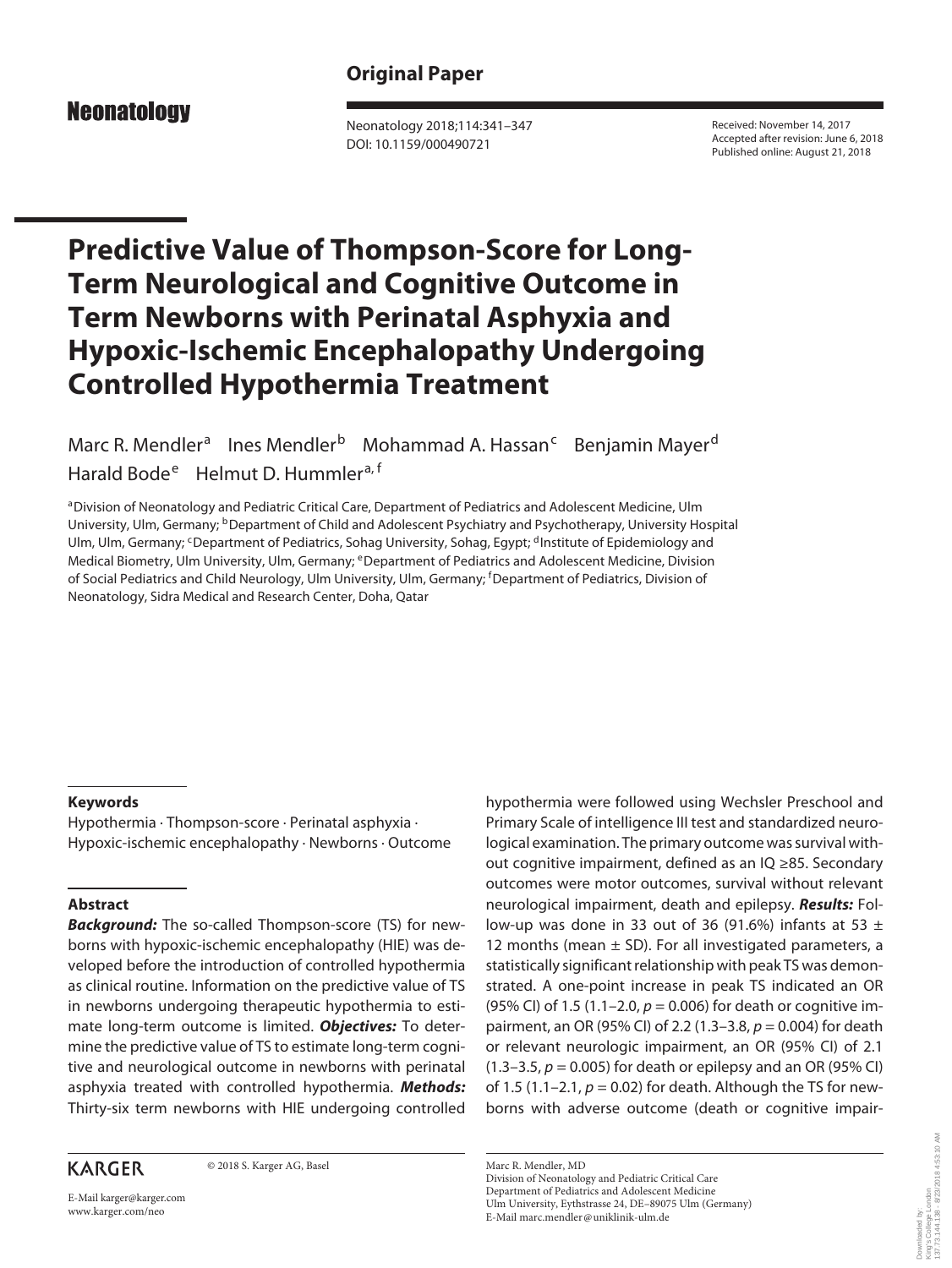ment) compared to normal outcome tended to be higher (13 [4–16] vs. 9 [0–13], d1; 15 [5–19] vs. 9 [1–14], d2; 14 [5–21] vs. 8 [2–15], d3; median [range]), there was a considerable overlap during the first 3 days of life between both groups. *Conclusions:* The TS seems to be a prognostic tool for predicting the long-term outcome in asphyxiated term newborns undergoing controlled hypothermia after the third day of life. A higher score appears to be significantly associated with an adverse outcome. 
and a 2018 S. Karger AG, Basel

#### **Introduction**

Perinatal asphyxia is associated with a high risk of death or permanent disability for the newborn infant. If hypoxic-ischemic encephalopathy (HIE) occurs, prediction of outcome is extremely important for further management and for parental counseling. Furthermore, decisions for the use of neuroprotective therapeutic interventions, such as the controlled hypothermia, and for neuro-developmental follow-up have to be made to use resources effectively for those neonates who need these interventions and for close follow-up. Many clinicians currently use the so-called Thompson-score (TS) in clinical routine to estimate clinically neuro-developmental outcome along with other indicators, such as EEG and/or MRI. The TS published by Thompson et al. [1] in 1997 is based on the longitudinal clinical assessment of 9 signs. Each sign is scored from 0 to 3 and the sum score for each day is calculated (Table 1). However, the TS was validated initially only with a small sample size of only 35 neonates who did not receive controlled hypothermia because this treatment option was not yet available. To our knowledge there is only one study evaluating the TS in neonates undergoing hypothermia. This study from Thorsen et al. [2] focused on short-term outcomes. Therefore, the aim of this study was to assess the predictive value of the TS for adverse cognitive and neurological outcome, epilepsy, and death in a cohort of newborns with HIE undergoing a standardized hypothermia treatment protocol.

#### **Methods**

#### *Study Design*

The protocol was approved by the ethical review committee of the University of Ulm (No.300/13). This is a retrospective analysis of infants of ≥35 weeks' gestation, born between 04/2007 and 07/2011 with perinatal asphyxia and HIE treated in the perinatal center, University of Ulm, with controlled hypothermia and assessed with a minimum of one recorded TS after birth. Whole body hypothermia was used according to the study protocol of Shankaran et al. [3] using a cooling mattress and aiming for a rectal temperature of 33 to 34  $^{\circ}$ C for 72 h, followed by slow rewarming.

Infants with malformations or inborn errors of metabolism were excluded. After written parental consent was obtained, 1 child psychiatrist and 1 pediatrician performed all follow-up assessments in a standardized examination room to minimize potential bias from different environments. Associations between the peak value of TS and outcome variables were assessed.

The primary outcome for this study was survival without cognitive impairment defined as a general IQ ≥85. Secondary outcomes were survival without relevant neurological impairment, death and epilepsy. We defined different grades of adverse neurological outcome: normal or mild, moderate, and severe disability (see definition in online suppl. material; for all online suppl. material, see www.karger.com/doi/10.1159/000490721), with moderate and severe disability classified as "relevant."

A detailed psychometric assessment and a neurologic examination were performed with the children accompanied by at least one of the parents, unless this seemed undesirable during the testing process. For evaluation of the general cognitive performance, the Wechsler Preschool and Primary Scale of intelligence III (WPPSI-III) test, standardized for children in Germany (2009) was used. Results on this test include a general measure of IQ (the primary outcome) with quotients for verbal and nonverbal performance and processing speed. All results are expressed as an agestandardized score, with a population mean of 100 and a standard deviation of 15. To detect neurologic dysfunction and signs of cerebral palsy, a structured neurologic examination was performed by one of 2 investigators. Neuromotor function was assessed using the Gross Motor Function Classification System with scores on the assessments ranging from 1 to 5, with higher scores indicating greater impairment

#### *Statistical Analysis*

Descriptive analyses were conducted for all continuous variables using mean ± SD and median (interquartile range). Categorical variables were described using frequencies and percentages. For all outcomes variables, logistic regression models were applied to evaluate the prognostic impact of the maximal TS observed for each patient by means of OR and their 95% CI. Furthermore, standard measures of diagnostic test validity, such as sensitivity and specificity, were calculated for different cut-off levels of the TS. The optimal cut-off was selected by maximizing the Youden index [4]. The receiver operating characteristics curve was used for a graphical visualization of the diagnostic analyses. A  $p < 0.05$  was considered statistically significant.

#### **Results**

Our study included 36 infants with asphyxia/HIE treated with controlled hypothermia. Seven infants died and 3 infants were lost to follow-up. Demographic characteristics of the infants at the time of admission to our NICU are presented in Table 2. Primary outcome data were available for 33/36 (91.6%). The mean age at follow-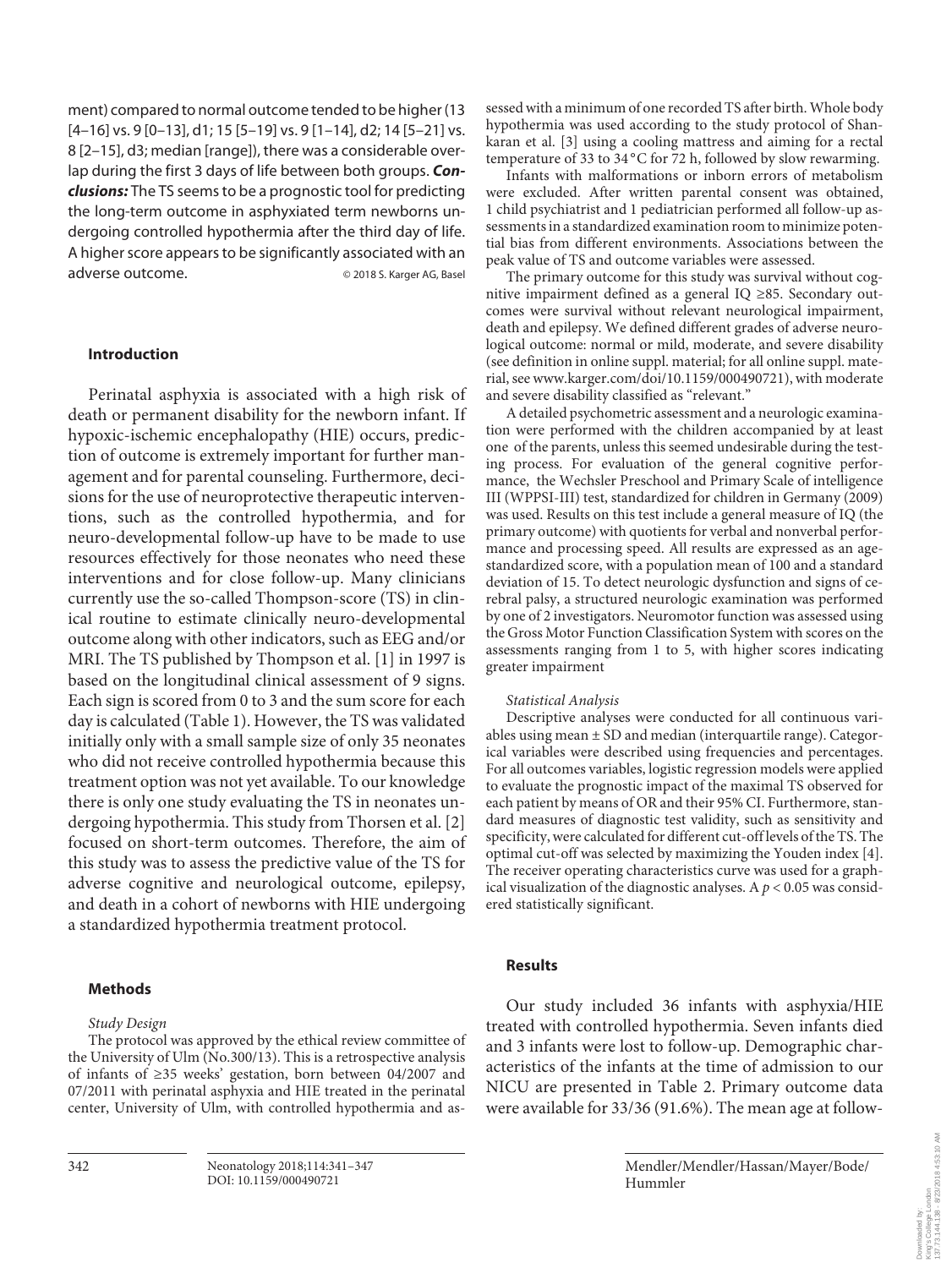| Sign                   | Score          |                    |                        |               |  |
|------------------------|----------------|--------------------|------------------------|---------------|--|
|                        | $\overline{0}$ |                    |                        | 3             |  |
| Tone                   | Normal         | Hyper              | Hypo                   | Flaccid       |  |
| Level of consciousness | Normal         | Hyper alert, stare | Lethargic              | Comatose      |  |
| <b>Fits</b>            | None           | Infrequent <3/day  | Frequent $>2$ /day     |               |  |
| Posture                | Normal         | Fisting, cycling   | Strong, distal flexion | Decerebrate   |  |
| Moro-reflex            | Normal         | Partial            | Absent                 |               |  |
| Grasp-reflex           | Normal         | Poor               | Absent                 |               |  |
| Suck-reflex            | Normal         | Poor               | Absent                 |               |  |
| Respiratory pattern    | Normal         | Hyperventilation   | Brief apnoea           | IPPV (apnoea) |  |
| Fontanelle             | Normal         | Full, not tense    | Tense                  |               |  |

up was  $53 \pm 12$  months. Approximately two-thirds of the infants were male, 23 out of 33 (70%) were out born, and 20 out of 36 (61%) had a 10-min APGAR score ≤5.

Twenty-two infants could be assessed using the WPP-SI-III test for the primary outcome (survival without cognitive impairment). For 1 infant, the test was incomplete because of poor cooperation. Four infants were unable to perform the test because of severe mental retardation or physical handicap. In those infants, the IQ-level was specified using criteria of ICD 10 classification and estimated to be less than 85 in the final analysis. Overall, there were 18 (55%) infants with an IQ ≥85. The mean IQ among surviving infants undergoing the WPPSI-III was 98.

Almost all surviving infants with a maximal TS ≤10 had a normal IQ and almost all infants who showed an impaired IQ (<85) had a TS  $\geq$ 11; there was only 1 infant with an IQ of 81 and a TS <10. In contrast, there were 7 infants with a normal IQ with a TS between 11 and 15. Logistic regression analysis revealed an OR (95% CI) of 1.5 (1.1– 2.0,  $p = 0.006$ ), that is, a 1-unit increase in maximal TS was associated with a 1.5-fold increased probability of an adverse outcome. Regarding secondary outcomes, we observed 20 infants surviving without relevant neurological impairment with a maximal TS of ≤15. Six infants with TS between 11 and 21 had an adverse neurological outcome. The OR (95% CI) for an adverse neurological outcome associated with maximal TS was 2.2 (1.3–3.8,  $p = 0.004$ ). Three survivors had epilepsy. They had a maximal TS of at least 13. Modeling the probability of death or being affected by epilepsy related to maximal TS was estimated as an OR (95% CI) of 2.1 (1.3–3.5, *p* = 0.005).

Seven infants had died, and all had a maximal TS of at least 15. The corresponding OR (95% CI) of maximal TS was 1.5 (1.1–2.1,  $p = 0.02$ ). The receiver operating char-

| Table 2. Patient demographics |  |
|-------------------------------|--|
|-------------------------------|--|

| Total $(n = 33)$                                     | Mean $\pm$ SD/ <i>n</i> |
|------------------------------------------------------|-------------------------|
| Gestational age, weeks                               | $39.4 \pm 1.7$          |
| Birth weight, g                                      | $3.343 \pm 594$         |
| Male gender, $n$ (%)                                 | 20/33(61)               |
| Apgar Score $\leq 5$ at 10 min, n (%)                | 20/32(61)               |
| Missing data, n                                      | 1                       |
| First rectal temperature in the NICU, <sup>o</sup> C | $35.0 \pm 1.8$          |
| pH (birth, or within 1 h)                            | $6.89 \pm 0.2$          |
| Worst base excess within 1 h, mmol/L                 | $-20.5+4.2$             |
| Missing data                                         | 13                      |
| Sarnat-Score/HIE, n/total, n (%)                     |                         |
| Mild, $n$                                            | $\Omega$                |
| Moderate                                             | 18/33(55)               |
| Severe                                               | 15/33(45)               |
| Inborn, $n$ $(\%)$                                   | 10/33(30)               |

acteristic analysis for all outcome variables demonstrated a high prognostic accuracy of the maximal TS (Fig. 1). The optimal cut-off values of maximal TS for the 4 investigated outcomes ranged from 11 to 15, and a value of 15 seems to be a useful predictor. The corresponding sensitivities and specificities ranged from 60 to 94%. For cognitive outcome, 2 optimal cut-off values were identified (maximal TS equal to 11 and 15), where the lower one was associated with higher sensitivity and the higher one with higher specificity. Although the TS for infants with adverse outcome (death or adverse cognitive outcome as compared to normal survivors) tended to be higher (13  $[4–16]$  vs. 9  $[0–13]$ , d1; 15  $[5–19]$  vs. 9  $[1–14]$ , d2; 14  $[5–19]$ 21] vs. 8  $[2-15]$ , d3; median  $[range]$ ), there was a considerable overlap during the first 3 days of life between both groups (Fig. 2). Furthermore, the TS for infants with ad-

e London<br>38 - 8/23/2018 4:53:10 AM 137.73.144.138 - 8/23/2018 4:53:10 AMKing's College London Downloaded by: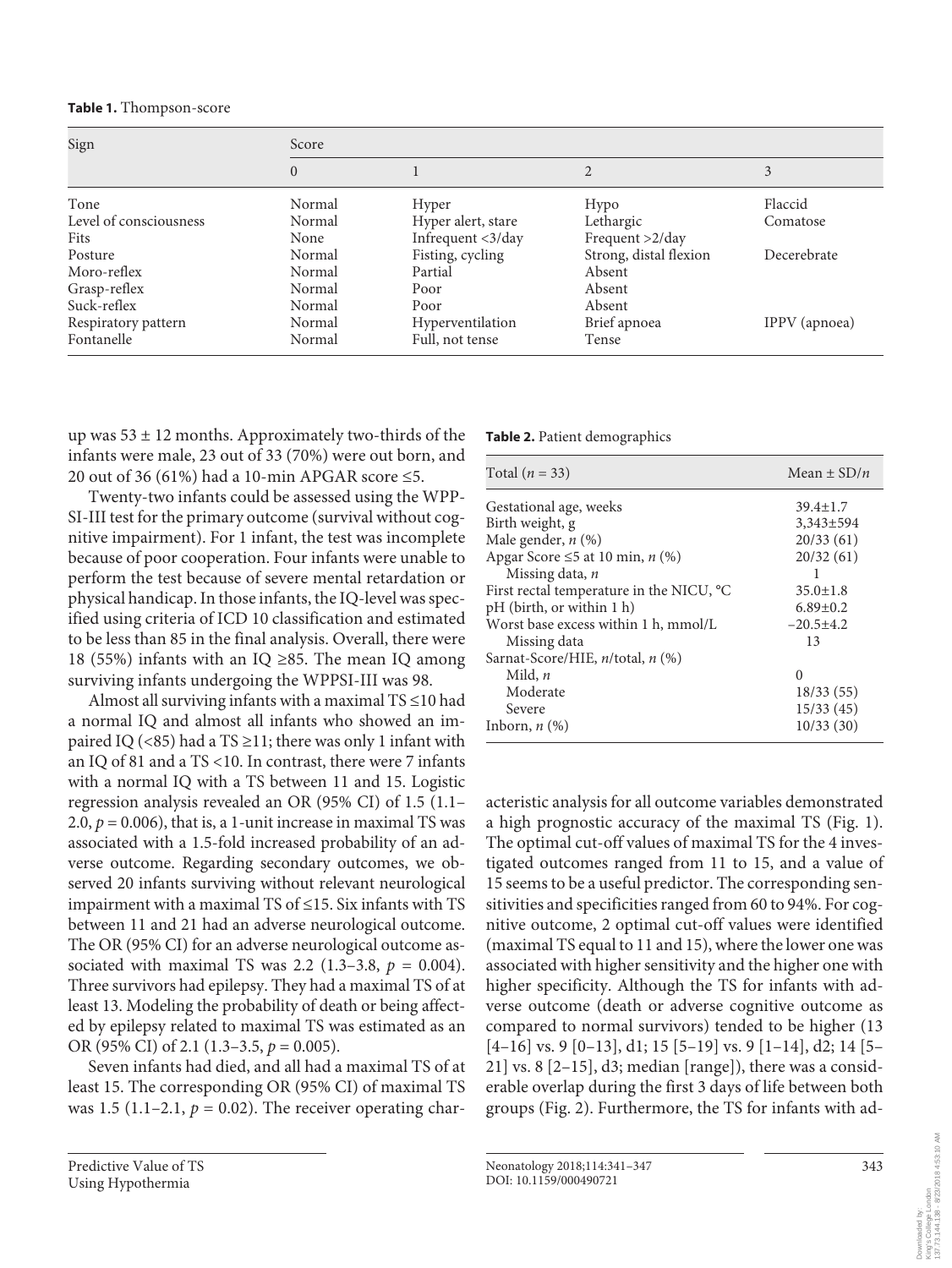

**Fig. 1.** ROC analysis for diagnostic accuracy of maximal Thompson-score for (**a**) surviving without cognitive impairment (alive and IQ ≥85), (**b**) surviving without relevant neurological impairment, (**c**) surviving without development of epilepsy, (**d**) surviving

(outcome "death"); area under the ROC curve = AUC and corresponding 95% CI, cut-off: optimal cut-off for maximal Thompsonscore relying on Youden index. AUC, area under curve.

verse outcome (death or relevant neurological impairment as compared to normal survivors) tended to be higher (13 [8-16] vs. 9 [0-13], d1; 15 [5-19] vs. 9 [1-14], d2; 15 [5–21] vs. 8 [2–15], d3; median [range]; Fig. 3).

#### **Discussion**

In our study, the TS, a widely used instrument in the clinical routine, showed a strong association between higher values of the score and adverse long-term outcome. This scoring system was first described in 1997 by Thompson et al. [1] as a clinical method for prediction of outcome of newborns with HIE, which requires little time for the assessment, no comprehensive training for the clinical personnel, and no specific equipment. Further studies report a high sensitivity and specificity to predict outcome [5]. Meanwhile, therapeutic hypothermia became an established standard treatment of neonatal HIE. Since hypothermia itself and/or associated pharmacologic interventions such as sedation may influence the TS, its value during hypothermia treatment was unclear. However, we need to point out on the fact that besides hypothermia, which may influence TS values by itself, all our newborns, except for one, received morphine during hypothermia, usually using a continuous infusion, which may increase the TS. Furthermore, in two thirds of the newborns phenobarbital was used as well for sedation. Only one newborn was completely paralyzed during the hypothermia phase, but the maximal TS was 15 in that case thereafter.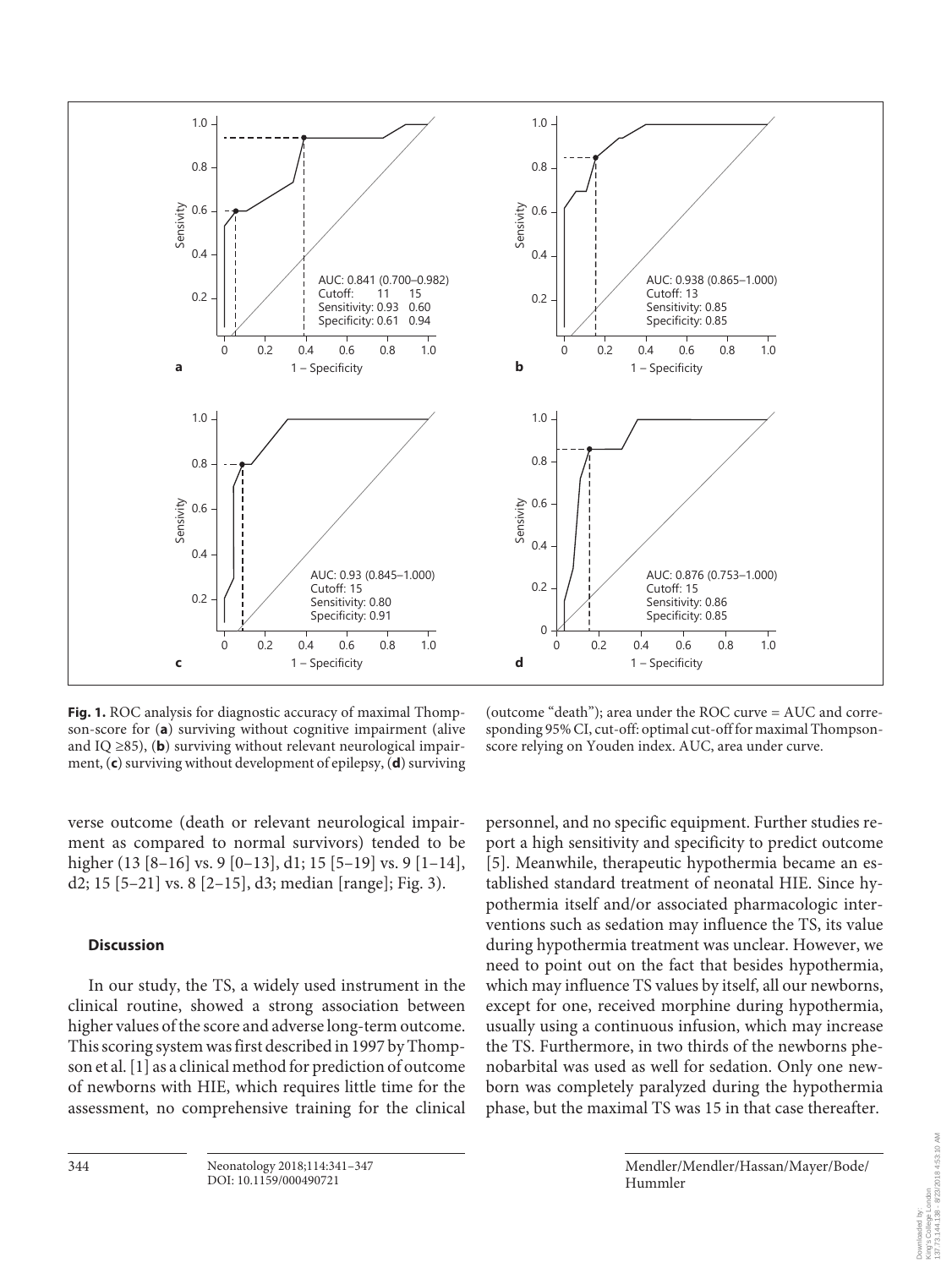

**Fig. 2.** Thompson-scores for infants with death or IQ <85 (straight line) and for surviving infants with an IQ ≥85 (dotted line). Values are presented as median and range.



**Fig. 3.** Thompson-scores for infants with death or moderate to severe neurological outcome (straight line) and for surviving infants with mild or normal neurological outcome (dotted line). Values are presented as median and range.

To our knowledge, there is only 1 study evaluating the TS in neonates treated with hypothermia. Beyond shortterm outcomes, this study from Thorsen et al. [2] provided death before discharge and development of severe epilepsy as the primary outcome. The authors showed that a score >12 as compared to a lower score is strongly associated with adverse outcome. Our study is the first

study to investigate the correlation of TS with potential adverse long-term effects in neonates treated with hypothermia and thus provides new information.

There are many potential ways to look at longitudinally obtained TS values. We used the peak-TS because it was demonstrated by Thompson et al. [1] that this approach provides the best correlation with outcome. We

Neonatology 2018;114:341-347 345 DOI: 10.1159/000490721

Downloaded by: King's College London 137.73.144.138 - 8/23/2018 4:53:10 AM

Downlaaded by:<br>King's College London<br>137.73.144.138 - 8/23/2018 4:53:10 AM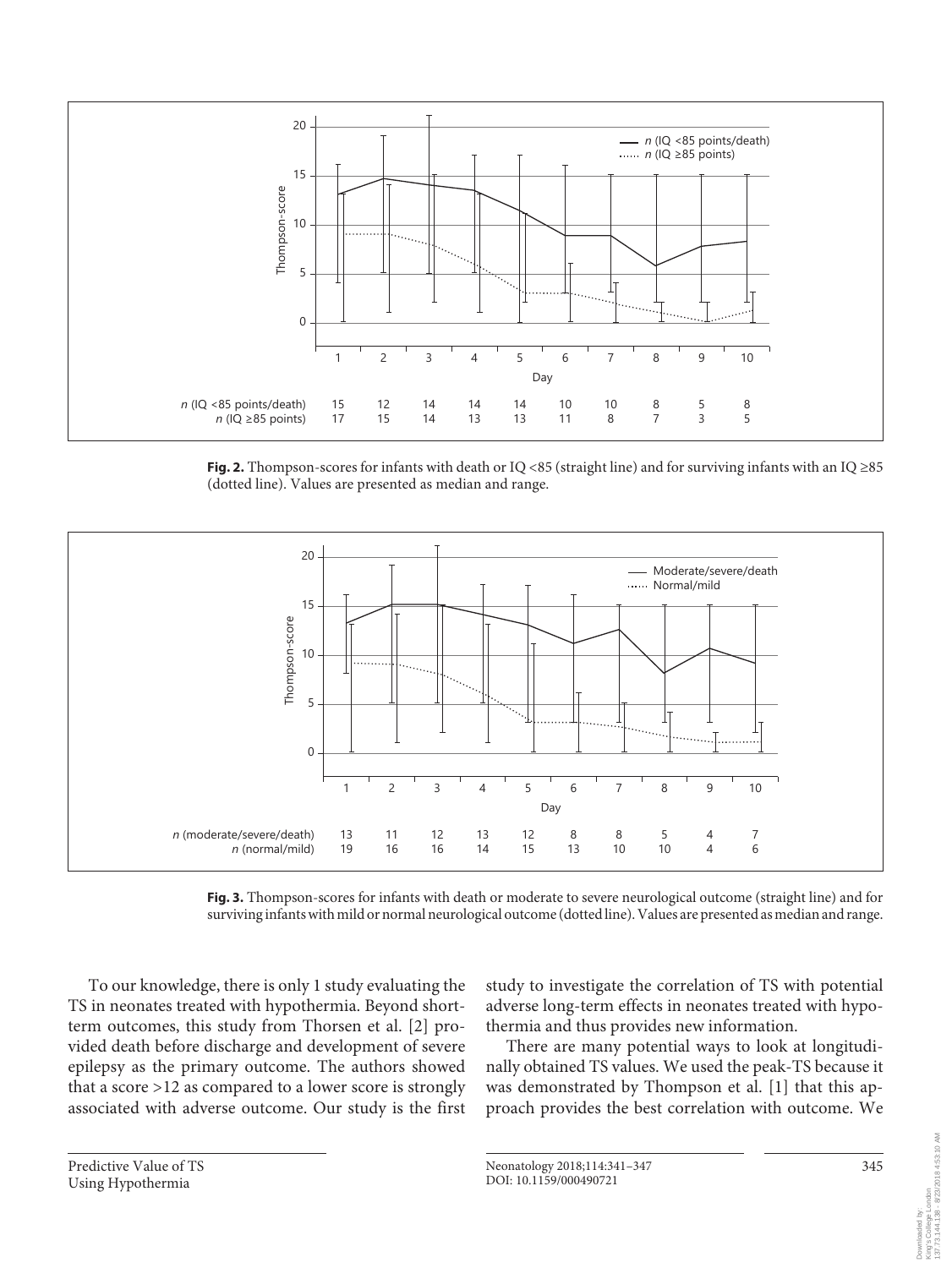identified a statistically significant correlation between the peak TS and our primary outcome and identified 2 cut-off points of 11 and 15, depending on whether a high sensitivity or specificity is required by the user. Investigators use different definitions for "normal outcome." Thompson et al. [1] defined no clinical evidence of cerebral palsy and a Griffith's GQ ≥70 as "normal." Our primary outcome included survival without cognitive impairment and we differentiated between cognitive and neurologic impairment. Nevertheless, Thompson et al. [1] also reported that all infants with a score <11 were normal with a sensitivity of 100%. With a score >15, all infants were abnormal with a specificity of 96%. These results correspond almost with our values (93 and 94%) and our cutoff value of 13 for survival without relevant neurologic impairment fits quite well to the original dataset and to another report on cognitive and neurologic data from Mwakyusa et al. [6] although other definitions (only developmental delay, only cerebral palsy) and no hypothermia were used in their study.

The only study providing data on the TS in relation to the development of severe seizures/epilepsy is available from Thorsen et al. [2] who described a significant increased risk for this outcome for individuals with a TS >12. In our study, we found a statistically significant correlation with a cutoff point of 15 in the TS. Mwakyusa et al. [6] also report a higher incidence of neonatal seizures with higher TS values, although they examined their infants at a different age and assessed only infants without hypothermia treatment.

A relationship between a higher TS and death as the single outcome variable was described in earlier studies without hypothermia. Mwakyusa et al. [6] described a statistically significant correlation of TS with mortality and reported for a value  $\geq$ 15 a sensitivity of 88% and a specificity of 99%. Biselele et al. [7] reported a good correlation between TS and mortality. Thorsen et al. [2] showed a nonlinear relationship between TS and death in their infants undergoing hypothermia treatment. This is comparable with our study findings describing a statistically significant correlation with TS and survival with a TS cutoff of 15.

In general, we were able to establish a statistically significant relationship with the TS as a continuous predictor in all investigated parameters. It is also interesting that our cutoff values are in the same range as already described by Thompson et al. [1] who suggested limits of >10 and >15 on different postnatal ages. Comparisons with previously published data is difficult because different ways to analyze the data were used and almost always

a day 1 score was used, in comparison to the peak score, for which Thompson et al. [1] themselves reported the best correlation. The range of scores for infants with good versus adverse outcome seems to separate during the first days of life in the original paper, whereas they show considerable overlap during the first 3 days for cognitive outcome. Since our study infants received hypothermia treatment, almost all infants received opioids and sedatives during the initial 3 days of life, which may result in inappropriately high values of TS. Therefore, we decided to look also at the peak TS, which occurred uniformly after the hypothermia treatment phase.

There are several other limitations in our study. First, the study has a retrospective design. Second, evaluation of the infants using TS was done by different physicians in a typical NICU setting, and sometimes was not done every day. However, this corresponds to the clinical practice, and the score was developed exactly for this setting. Furthermore, the timing of the first evaluation of the TS was not standardized, and often done later in outborn infants, which may have influenced the values, as suggested by Biselele et al. [8] but also represents the typical clinical practice. In addition, follow-up was not done with the same age in our study participants. Therefore, the WPP-SI-III test was used which allows cognitive assessments between 3 and 7:2 years of age.

#### **Conclusions**

In summary, using the Thomson Score as a prognostic tool for predicting the long-term outcome in asphyxiated term newborns with HIE may be useful also when applied in newborns undergoing a controlled hypothermia treatment protocol. This information is novel and may be important for counseling parents. A higher score appears to be significantly associated with an adverse outcome. The cut-off limits studied suggest that a peak value of >15 is associated with a substantially higher risk for adverse outcome. During the first 3 days of life, there is considerable overlap in TS values comparing infants with good versus adverse outcomes. Further studies are needed to validate our results in a larger number of infants with HIE undergoing hypothermia treatment.

#### **Disclosure Statement**

This study was supported by our parental support group "Förderkreis für intensivpflegebedürftige Kinder Ulm e.V."